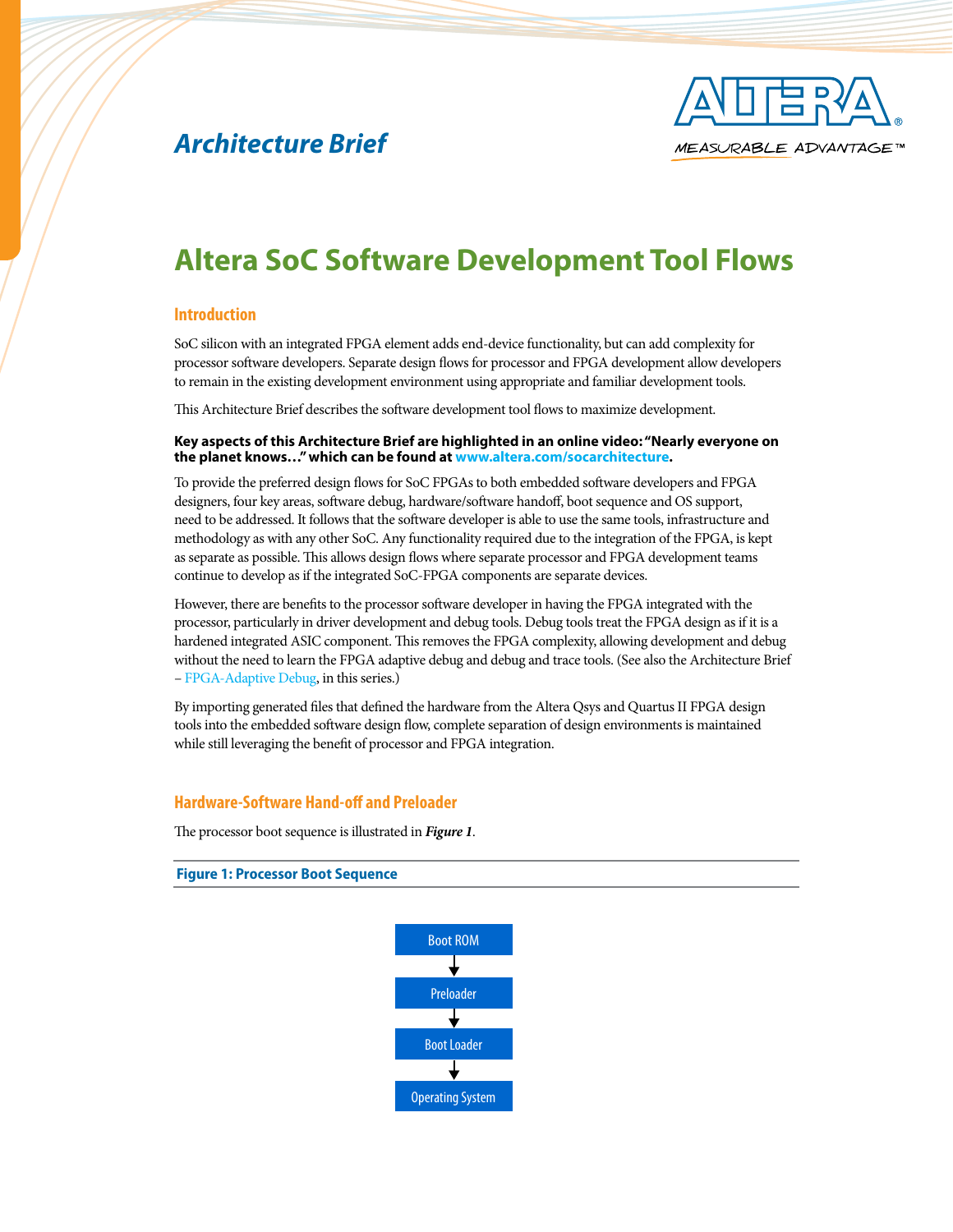This modularity gives maximum flexibility to the software developer programming the processor. The boot ROM is fixed and loads the preloader from the location as defined by the boot select pins. The preloader is auto-generated from the FPGA design tools, and is the first code run from the boot source. Its purpose is to initialize the programmable elements of the silicon that have FPGA dependencies like pins and SDRAM hardware configuration, and to place the silicon into a known state for the bootloader. The chosen bootloader is then configured and run like any other SoC bootloader. The bootloader may be the final image the Hard Processor System (HPS) runs, which is normally the case if bare-metal or a very thin RTOS is used, or may load and run a High Level Operating System (HLOS) such as Linux. The separation of the preloader and bootloader allows for all configurable elements of the silicon due to the FPGA to be automatically generated and configured without causing non-standard dependencies if a standard bootloader is used (such as uboot).

## **Software Debug Tools**

Separate processor and FPGA design flows extends to the debug tools as well. This is illustrated in *Figure 2*.



#### **Figure 2: Debug tool options for processor and FPGA design flows**

The SoC on the right features a standard ARM processor and subsystem; the entire ARM ecosystem is available to leverage in choosing a debug toolchain. A separate JTAG header is available for both the processor and FPGA domains, which allows for no dependency between the two.

The FPGA is programmable and therefore its hardware is not static from the processor viewpoint . To allow the user to inspect and change the user created hardware registers in the FPGA as if it were fixed hardware, Altera and ARM jointly developed the ARM® Development Studio 5 (DS-5™) Altera Edition Toolkit as the first FPGA-adaptive, unified debugger for Altera SoCs. FPGA-adaptive debug is a means for the debugger to see and export any user-created hardware registers in the FPGA to the processor debug view. It removes the debug barrier between the processor subsystem and the on-chip FPGA for visible control. The means to provide this is in a hand-off file created by the FPGA toolchain. When a new FPGA bitstream is created, a separate .svd file is generated that may be imported into the DS-5 debugger that gives the register view of the bitstream hardware. With the correct .svd file, the processor software developer is able to create and debug drivers and other low-level software for the FPGA image as if it were static hardware.

### **Linux**

Linux development occurs in the same fashion as any other SoC. A .git tree is cloned ([http://rocketboards.org/gitweb\)](http://rocketboards.org/gitweb) and the kernel built. The kernel may be built independently or as part of a larger build system (e.g. Yocto) or distribution (e.g. the Angstrom distribution). There is no required dependency on the FPGA design tools.

The Linux kernel, particularly for embedded systems, takes advantage of the device tree features to make managing integrated peripherals easier. To seamlessly integrate the FPGA image into the kernel Device Tree, the Quartus II FPGA design tool exports a System in a Programmable Chip (SOPC) Information (.sopcinfo) file when a bitstream is created. This file may be used by the device tree generator to create the device tree used by the Linux kernel.